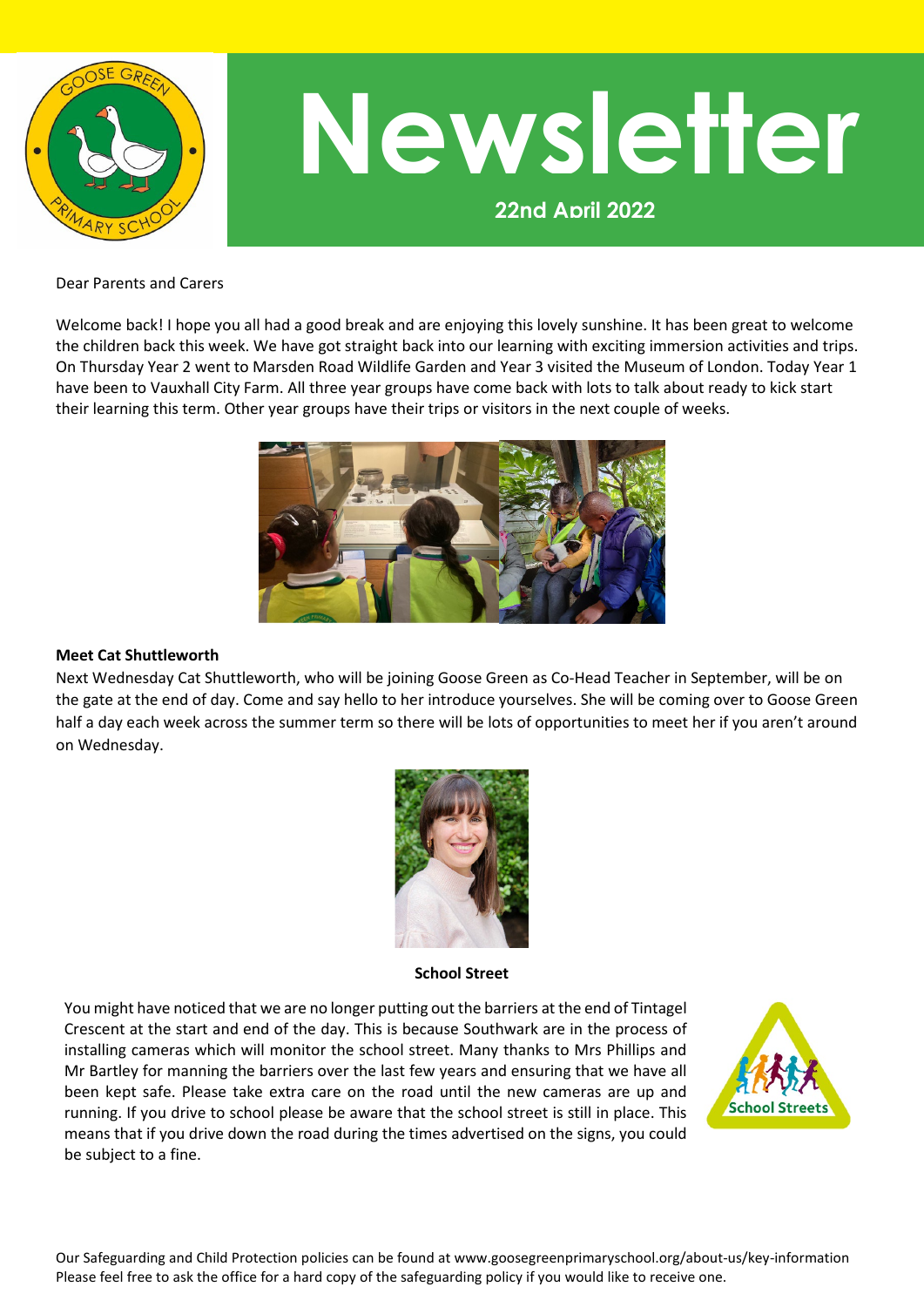#### **Building Work**

I am excited to announce that the building works are almost complete. When the final tweaks have been made we will be able to start using the new space and invite you all in to see it. In the meantime the bike and scooter shed has reopened. Children can now leave scooters and bikes in school again. Please remember when you are using the shed to be careful when taking your bikes and scooters in and out. The climbing equipment has also reopened – it has been great to see how much the children have enjoyed being able to use it again.



#### **Staff Changes**

Abby will be leaving our office team towards the end of this half term. She has got her dream job at a school her children attend. We are very sad to see her go but also excited for her and the new opportunities that this role offers her.

#### **Wednesday Wake up**

Mrs Rolls has been working with Dulwich Hamlet Football Club to bring an exciting new initiative to Goose Green. Please see below for details.

Have a lovely weekend Louise Partridge